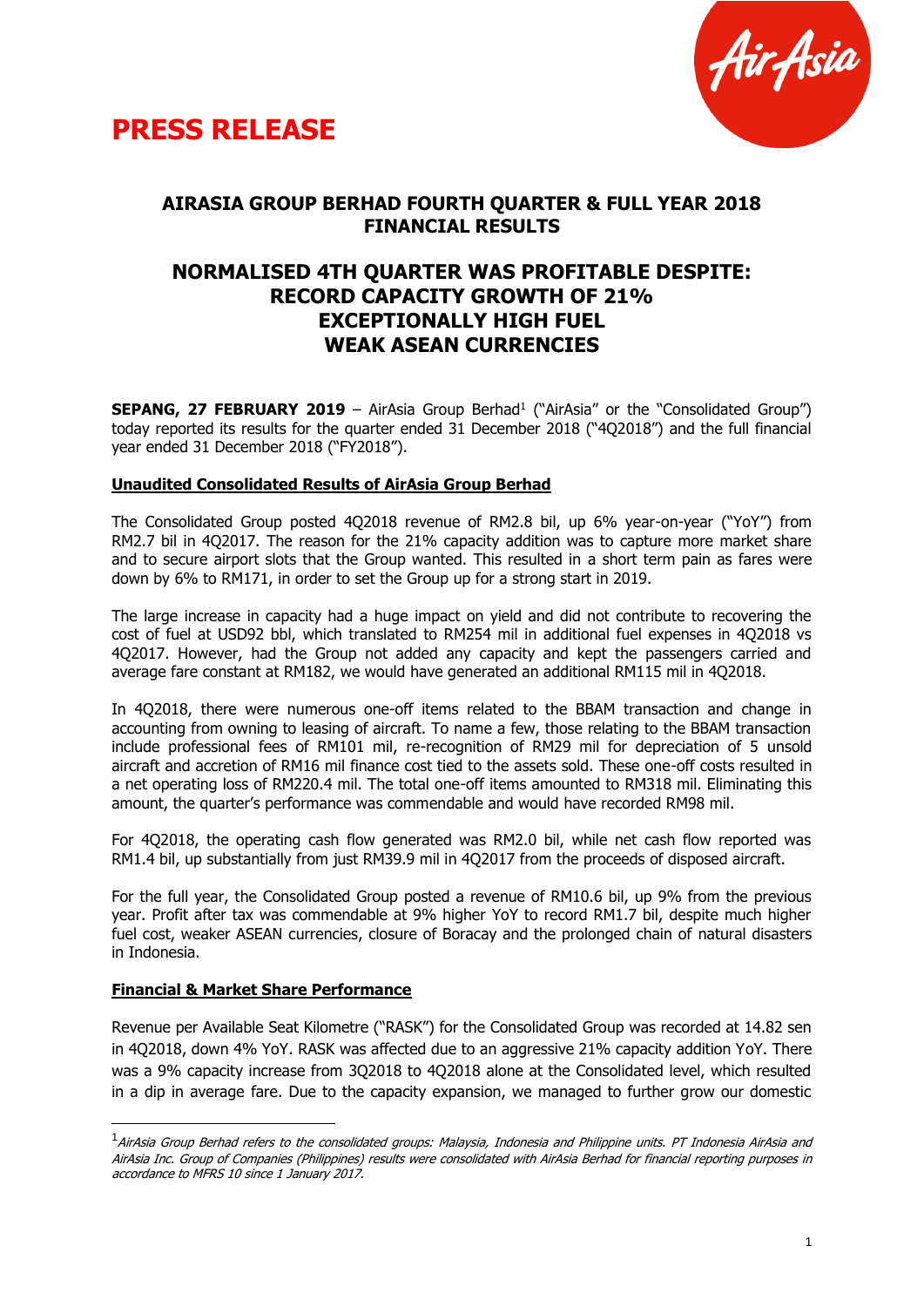



market share in the Philippines to 20% (up 4 percentage points "ppts") and Malaysia to 58% (up 6 ppts) respectively. Our ancillary revenue also grew by 12% YoY, recording RM571.1 mil for the Consolidated Group.

For the full year, Malaysia produced a strong set of financials, recording a net operating profit of RM906.9 mil despite much higher fuel cost.

#### **Cost Performance**

For the Consolidated Group, Cost per Available Seat Kilometre ("CASK") including fuel averaged at 16.58 sen in 4Q2018, 27% higher YoY from 13.05 sen in 4Q2017, mainly attributed to aircraft fuel expenses and aircraft lease expenses as a result of change in accounting from owning to leasing of aircraft.

Average fuel price surged to USD92 bbl jet kerosene in 4Q2018 as compared to USD69 bbl in 4Q2017. As a comparison, based on 2018's fuel consumption being constant, the higher average fuel price resulted in an additional fuel expenses of RM703 mil for the full year of 2018 vs FY2017.

CASK ex-fuel increased by 25% YoY to 10.35 sen in 4Q2018. The increase in aircraft operating lease expenses was a result of the completion of aircraft sale and leaseback transaction, while the higher user charges was due to the 8 aircraft that was transferred back from IAAX to AirAsia Indonesia ("IAA"). Overall expenses have gone up as a result of the weakening of MYR, PHP and IDR against the greenback. Removing all the one-off items, CASK ex-fuel would have been 8.58 sen.

#### **On the financial results for 4Q2018 and FY2018, AirAsia Group Berhad Deputy Group CEO Bo Lingam said:**

"It was a great 2018, we gained significant market share across the Group and recorded RM1.7 bil in profit after tax for the full financial year. Financial results were commendable despite the abnormal fuel hike. We are focused on keeping cost low for all AOCs and will continue to reduce cost further. Staff costs have already been reduced by 4% in 4Q2018 as compared to 4Q2017. We are on target to reduce overall staff cost by 10% via eliminating duplicated roles and moving many key functions to the Group level for better efficiency. We are also closing down the contact centre by June 2019 which will be replaced by our automated chatbot."

"Despite the much higher fuel cost in FY2018, we still managed to add significant capacity in order to set the Group up for a dominant position in 2019. For this year, we are confident that Thailand, Indonesia and Philippines will make up for fuel cost hike in FY2018 while Malaysia continues to remain a strong profit generator. We have hedged 52% of Brent at USD63.41 for FY2019. Should Brent increase to USD80 bbl, our fuel cost could potentially increase by RM368 mil for the full year's unhedged portion, of which will be covered by driving more ancillary sales."

"We are confident that all ASEAN AOCs will be profitable in 2019. We have already witnessed the strong load trend since the start of 2019."

## **On the Group's outlook, AirAsia Group Berhad CEO Tony Fernandes said:**

"2019 will be the start of AirAsia's true transformation. AirAsia.com has already generated more than RM16 billion in gross merchandise revenue from our online flight ticket sales in FY2018. This platform is in fact one of the largest revenue generating platforms in Asia today. Hence, we are also increasing our efforts to sell additional travel-related services such as hotels, tours, insurance and more to millions of our guests who fly with us. We intend to transform AirAsia.com into a platform of choice